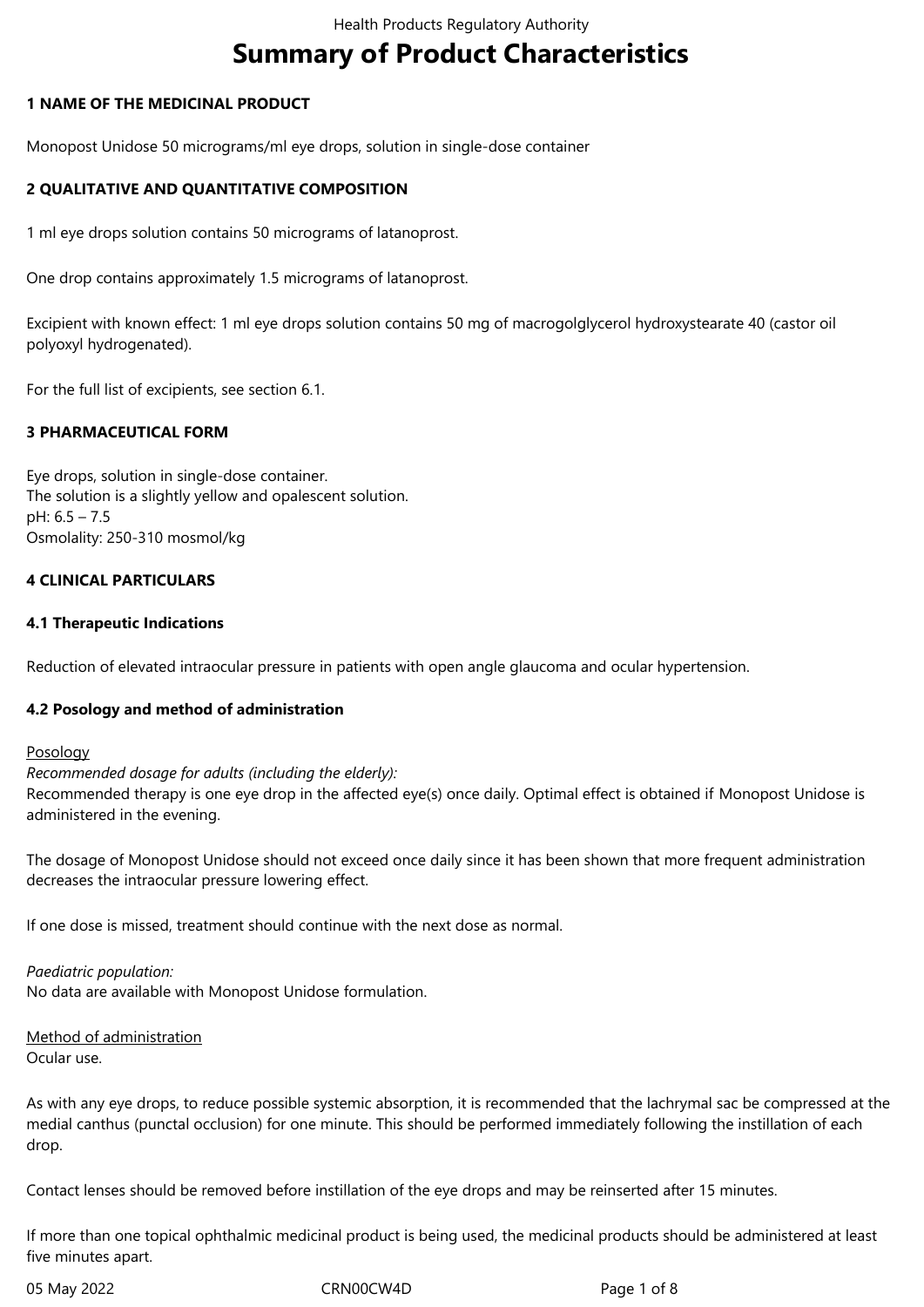A single-dose contains enough eye drops solution to treat both eyes.

For single use only.

This medicinal product is a sterile solution that does not contain a preservative. The solution from one individual single dose container is to be used immediately after opening for administration to the affected eye(s). Since sterility cannot be maintained after the individual single dose container is opened, any remaining contents must be discarded immediately after administration.

# *Patients should be instructed:*

§ to avoid contact between the dropper tip and the eye or eyelids,

§ to use the eye drops solution immediately after first opening the single-dose container and to discard the single-dose after use.

# **4.3 Contraindications**

Hypersensitivity to the active substance or to any of the excipients listed in section 6.1.

# **4.4 Special warnings and precautions for use**

Latanoprost may gradually change eye colour by increasing the amount of brown pigment in the iris. Before treatment is instituted, patients should be informed of the possibility of a permanent change in eye colour. Unilateral treatment can result in permanent heterochromia.

This change in eye colour has predominantly been seen in patients with mixed coloured irides, i.e. blue-brown, grey-brown, yellow-brown and green-brown. In studies with latanoprost, the onset of the change is usually within the first 8 months of treatment, rarely during the second or third year, and has not been seen after the fourth year of treatment. The rate of progression of iris pigmentation decreases with time and is stable for five years. The effect of increased pigmentation beyond five years has not been evaluated. In an open 5-year latanoprost safety study, 33% of patients developed iris pigmentation (see section 4.8). The iris colour change is slight in the majority of cases and often not observed clinically. The incidence in patients with mixed colour irides ranged from 7 to 85%, with yellow-brown irides having the highest incidence. In patients with homogeneously blue eyes, no change has been observed and in patients with homogeneously grey, green or brown eyes, the change has only rarely been seen.

The colour change is due to increased melanin content in the stromal melanocytes of the iris and not to an increase in number of melanocytes. Typically, the brown pigmentation around the pupil spreads concentrically towards the periphery in affected eyes, but the entire iris or parts of it may become more brownish. No further increase in brown iris pigment has been observed after discontinuation of treatment. It has not been associated with any symptom or pathological changes in clinical trials to date.

Neither naevi nor freckles of the iris have been affected by treatment. Accumulation of pigment in the trabecular meshwork or elsewhere in the anterior chamber has not been observed in clinical trials. Based on 5 years clinical experience, increased iris pigmentation has not been shown to have any negative clinical sequelae and latanoprost can be continued if iris pigmentation ensues. However, patients should be monitored regularly and if the clinical situation warrants, latanoprost treatment may be discontinued.

There is limited experience of latanoprost in chronic angle closure glaucoma, open angle glaucoma of pseudophakic patients and in pigmentary glaucoma. There is no experience of latanoprost in inflammatory and neovascular glaucoma, inflammatory ocular conditions, or congenital glaucoma. Latanoprost has no or little effect on the pupil, but there is no experience in acute attacks of closed angle glaucoma. Therefore, it is recommended that latanoprost should be used with caution in these conditions until more experience is obtained.

There are limited study data on the use of latanoprost during the peri-operative period of cataract surgery. Latanoprost should be used with caution in these patients.

05 May 2022 CRN00CW4D Page 2 of 8 Latanoprost should be used with caution in patients with a history of herpetic keratitis, and should be avoided in cases of active herpes simplex keratitis and in patients with history of recurrent herpetic keratitis specifically associated with prostaglandin analogues.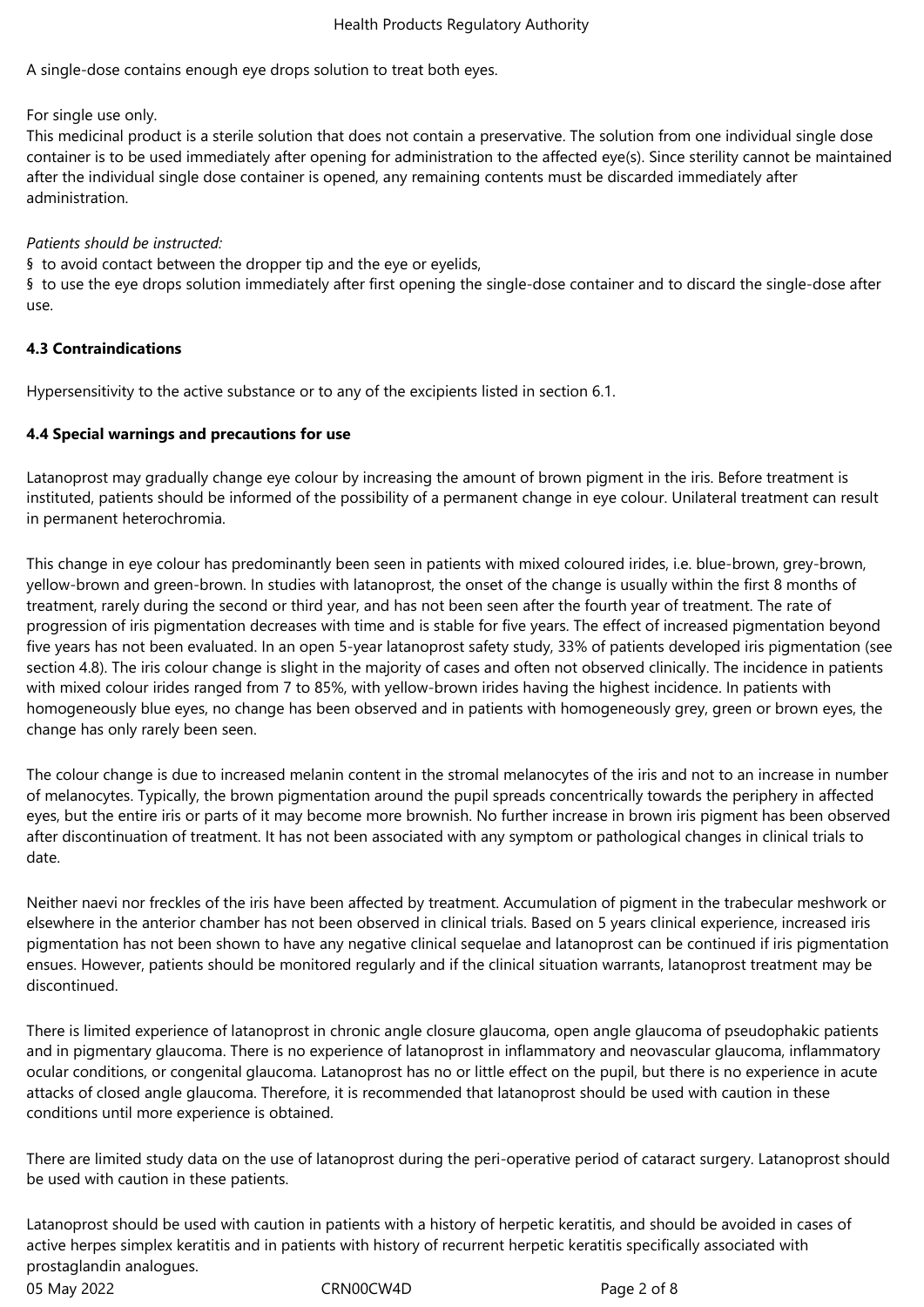#### Health Products Regulatory Authority

Reports of macular oedema have occurred (see section 4.8) mainly in aphakic patients, in pseudophakic patients with torn posterior lens capsule or anterior chamber lenses, or in patients with known risk factors for cystoid macular oedema (such as diabetic retinopathy and retinal vein occlusion). Latanoprost should be used with caution in aphakic patients, in pseudophakic patients with torn posterior lens capsule or anterior chamber lenses, or in patients with known risk factors for cystoid macular oedema.

In patients with known predisposing risk factors for iritis/uveitis, latanoprost can be used with caution.

There is limited experience from patients with asthma, but some cases of exacerbation of asthma and/or dyspnoea were reported in post marketing experience. Asthmatic patients should therefore be treated with caution until there is sufficient experience, see also section 4.8.

Periorbital skin discolouration has been observed, the majority of reports being in Japanese patients. Experience to date shows that periorbital skin discolouration is not permanent and in some cases has reversed while continuing treatment with latanoprost.

Latanoprost may gradually change eyelashes and vellus hair in the treated eye and surrounding areas; these changes include increased length, thickness, pigmentation, number of lashes or hairs and misdirected growth of eyelashes. Eyelash changes are reversible upon discontinuation of treatment.

Monopost Unidose contains macrogolglycerol hydro

xystearate (castor oil polyoxyl hydrogenated) which may cause skin reactions. No long-term safety data are currently available on this excipient.

# **4.5 Interaction with other medicinal products and other forms of interactions**

Definitive drug interaction data are not available.

There have been reports of paradoxical elevations in intraocular pressure following the concomitant ophthalmic administration of two prostaglandin analogues. Therefore, the use of two or more prostaglandins, prostaglandin analogues or prostaglandin derivatives is not recommended.

#### **4.6 Fertility, pregnancy and lactation**

## **Fertility**

Latanoprost has not been found to have any effect on male or female fertility in animal studies (see section 5.3).

#### **Pregnancy**

The safety of this medicinal product for use in human pregnancy has not been established. It has potential hazardous pharmacological effects with respect to the course of pregnancy, to the unborn or the neonate. Therefore, Monopost Unidose should not be used during pregnancy.

#### Breastfeeding

Latanoprost and its metabolites may pass into breast milk and Monopost Unidose should therefore not be used in breast-feeding women or breast feeding should be stopped.

#### **4.7 Effects on ability to drive and use machines**

No studies on the effect of this medicinal product on the ability to drive have been conducted. In common with other eye preparations, instillation of eye drops may cause transient blurring of vision. Until this has resolved, patients should not drive or use machines.

#### **4.8 Undesirable effects**

#### a. Summary of the safety profile

05 May 2022 CRN00CW4D CRNO0CW4D Page 3 of 8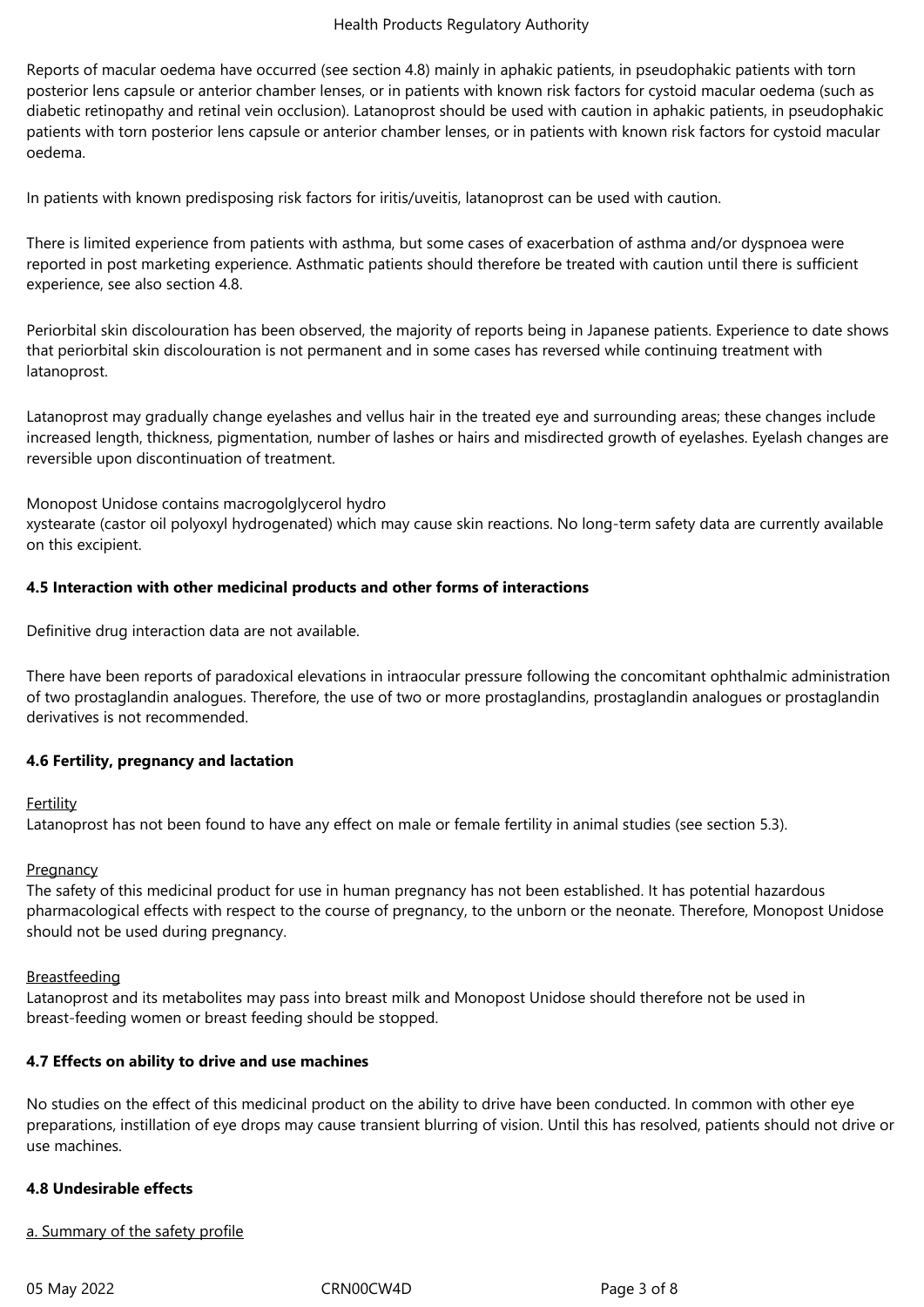#### Health Products Regulatory Authority

The majority of adverse events relate to the ocular system. In an open 5-year latanoprost reference product safety study, 33% of patients developed iris pigmentation (see section 4.4). Other ocular adverse events are generally transient and occur on dose administration.

# b. Tabulated list of adverse reactions

The adverse events and their frequencies listed herebelow are those described for the reference product. Adverse events are categorized by frequency as follows: very common ( $\geq 1/10$ ), common ( $\geq 1/100$  to <1/10), uncommon ( $\geq 1/1,000$  to <1/100), rare (≥ 1/10,0000 to <1/1,000) and very rare (<1/10,000). Frequency not known (cannot be estimated from the available data).

| SystemOrgan Class                               | Very common<br>$\geq$ 1/10                                                                                                                                                                                                                                                                                                                         | Common<br>≥1/100 to<br>1/10                                                                                           | Uncommon<br>≥1/1000 to<br>1/100                                                                                                                    | Rare<br>$\geq 1/10,0000$<br>to <1/1000                                                                                                                                                                                                              | Very rare<br><1/10,000                                                                          |
|-------------------------------------------------|----------------------------------------------------------------------------------------------------------------------------------------------------------------------------------------------------------------------------------------------------------------------------------------------------------------------------------------------------|-----------------------------------------------------------------------------------------------------------------------|----------------------------------------------------------------------------------------------------------------------------------------------------|-----------------------------------------------------------------------------------------------------------------------------------------------------------------------------------------------------------------------------------------------------|-------------------------------------------------------------------------------------------------|
| Infections<br>and<br>infestations               |                                                                                                                                                                                                                                                                                                                                                    |                                                                                                                       |                                                                                                                                                    | Herpetic<br>keratitis*§                                                                                                                                                                                                                             |                                                                                                 |
| Nervous<br>system<br>disorders                  |                                                                                                                                                                                                                                                                                                                                                    |                                                                                                                       | Headache*;<br>dizziness*                                                                                                                           |                                                                                                                                                                                                                                                     |                                                                                                 |
| Eye disorders                                   | Iris<br>hyperpigm<br>entation;<br>mild to<br>moderate<br>conjunctival<br>hyperaemia;<br>eye irritation<br>(burning<br>grittiness,<br>itching,<br>stinging<br>and foreign<br>body<br>sensation);<br>eyelash and<br>vellus hair<br>changes of<br>the eyelid<br>(increased<br>length,<br>thickness,<br>pigmentation<br>and<br>number of<br>eyelashes) | Punctate<br>keratitis,<br>mostly without<br>symptoms;<br>blepharitis;<br>eye pain;<br>photophobia;<br>conjunctivitis* | Eyelid<br>oedema; dry<br>eye;<br>keratitis*;<br>vision<br>blurred;<br>macular<br>oedema<br>including<br>cystoid<br>macular<br>oedema*;<br>uveitis* | Iritis*;<br>corneal<br>oedema*;<br>corneal<br>erosion;<br>periorbital<br>oedema;<br>trichiasis*;<br>distichiasis;<br>iris cyst*§;<br>localised<br>skin<br>reaction on<br>the eyelids;<br>darkening of<br>the<br>palpebral<br>skin of the<br>eyelids | Periorbital<br>and lid<br>changes<br>resulting<br>in<br>deepening<br>of the<br>eyelid<br>sulcus |
| Cardiac disorders                               |                                                                                                                                                                                                                                                                                                                                                    |                                                                                                                       | Angina;<br>palpitations*                                                                                                                           |                                                                                                                                                                                                                                                     | Angina<br>unstable                                                                              |
| Respiratory, thoracic and mediastinal disorders |                                                                                                                                                                                                                                                                                                                                                    |                                                                                                                       | Asthma*;<br>dyspnoea*                                                                                                                              | Asthma<br>exacerbation                                                                                                                                                                                                                              |                                                                                                 |
| Gastrointestinal disorders                      |                                                                                                                                                                                                                                                                                                                                                    |                                                                                                                       | Nausea*;<br>vomiting*                                                                                                                              |                                                                                                                                                                                                                                                     |                                                                                                 |
| Skin and<br>subcutaneous<br>tissue<br>disorders |                                                                                                                                                                                                                                                                                                                                                    |                                                                                                                       | Rash                                                                                                                                               | Pruritus                                                                                                                                                                                                                                            |                                                                                                 |
| Musculoskeletal and<br>connective               |                                                                                                                                                                                                                                                                                                                                                    |                                                                                                                       | Myalgia*;<br>arthralgia*                                                                                                                           |                                                                                                                                                                                                                                                     |                                                                                                 |

05 May 2022 CRN00CW4D CRN00CW4D Page 4 of 8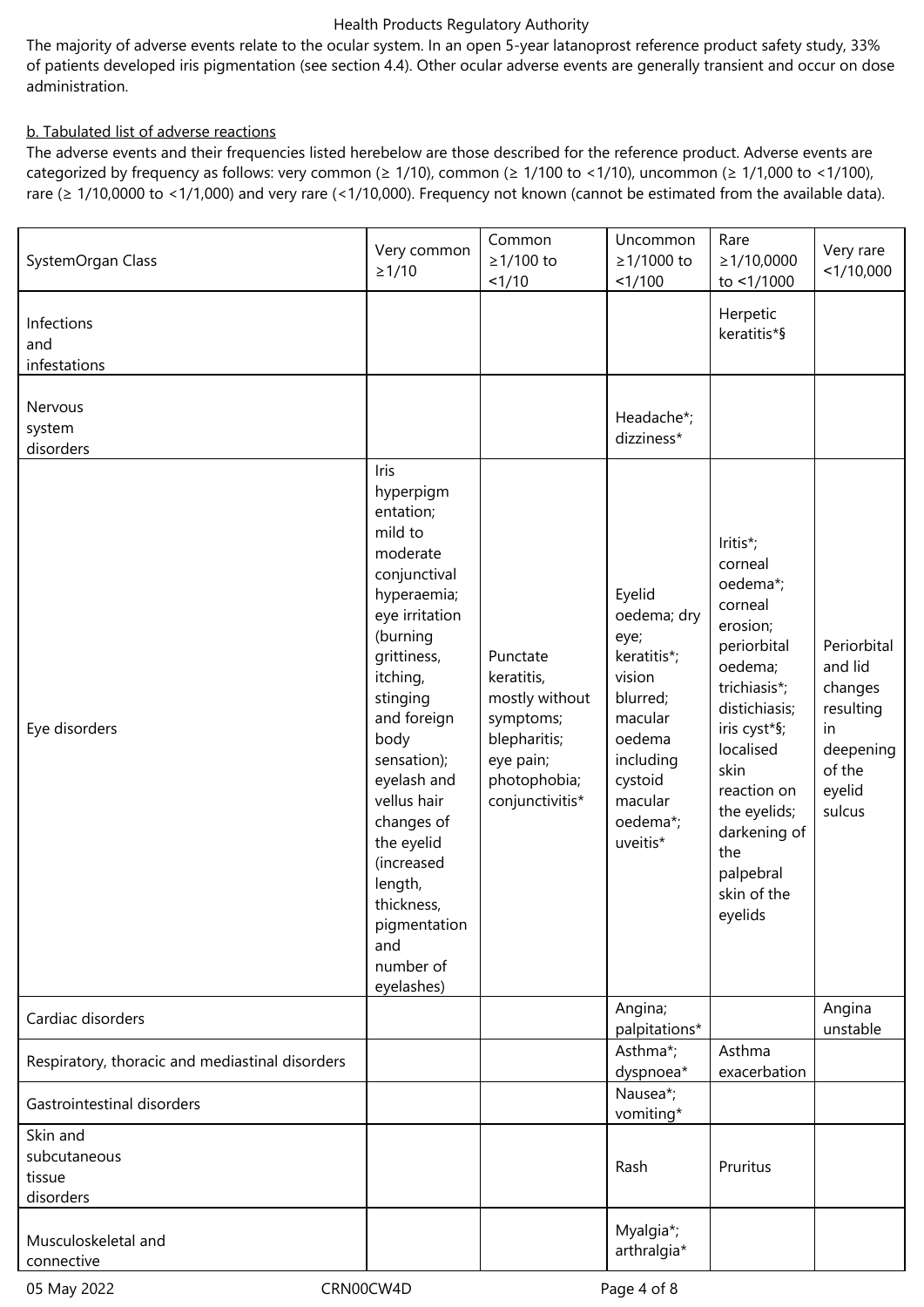| tissue              |  |             |  |
|---------------------|--|-------------|--|
| disorders           |  |             |  |
| General             |  |             |  |
| disorders and       |  |             |  |
| administration site |  | Chest pain* |  |
| conditions          |  |             |  |

\*ADR identified post-marketing

§ADR frequency estimated using "The Rule of 3"

c. Description of selected adverse reactions

No information is provided.

d. Paediatric population

No data are available with Monopost Unidose formulation.

#### Reporting of suspected adverse reactions

Reporting suspected adverse reactions after authorisation of the medicinal product is important. It allows continued monitoring of the benefit/risk balance of the medicinal product. Healthcare professionals are asked to report any suspected adverse reactions via HPRA Pharmacovigilance,

Website: www.hpra.ie

# **4.9 Overdose**

Apart from ocular irritation and conjunctival hyperaemia, no other ocular side effects are known if Monopost Unidose is overdosed.

If Monopost Unidose is accidentally ingested the following information may be useful: One single-dose container contains 10 micrograms latanoprost. More than 90% is metabolised during the first pass through the liver. Intravenous infusion of 3 micrograms/kg in healthy volunteers produced mean plasma concentrations 200 times higher than during clinical treatment and induced no symptoms, but a dose of 5.5-10 micrograms/kg caused nausea, abdominal pain, dizziness, fatigue, hot flushes and sweating. In monkeys, latanoprost has been infused intravenously in doses of up to 500 micrograms/kg without major effects on the cardiovascular system.

Intravenous administration of latanoprost in monkeys has been associated with transient bronchoconstriction. However, in patients with moderate bronchial asthma, bronchoconstriction was not induced by latanoprost when applied topically on the eyes in a dose of seven times the clinical dose of Monopost Unidose.

If overdose with Monopost Unidose occurs, treatment should be symptomatic.

# **5 PHARMACOLOGICAL PROPERTIES**

#### **5.1 Pharmacodynamic properties**

Pharmacotherapeutic group: ANTIGLAUCOMA PREPARATIONS AND MIOTICS; Prostaglandin analogues, ATC code: S01EE01.

#### *Mechanism of action:*

The active substance latanoprost, a prostaglandin  $F_{2\alpha}$ analogue, is a selective prostanoid FP receptor agonist which reduces the intraocular pressure by increasing the outflow of aqueous humour.

Studies in animals and man indicate that the main mechanism of action is increased uveoscleral outflow, although some increase in outflow facility (decrease in outflow resistance) has been reported in man.

#### *Pharmacodynamic effects:*

Reduction of the intraocular pressure in man starts about three to four hours after administration and maximum effect is reached after eight to twelve hours. Pressure reduction is maintained for at least 24 hours.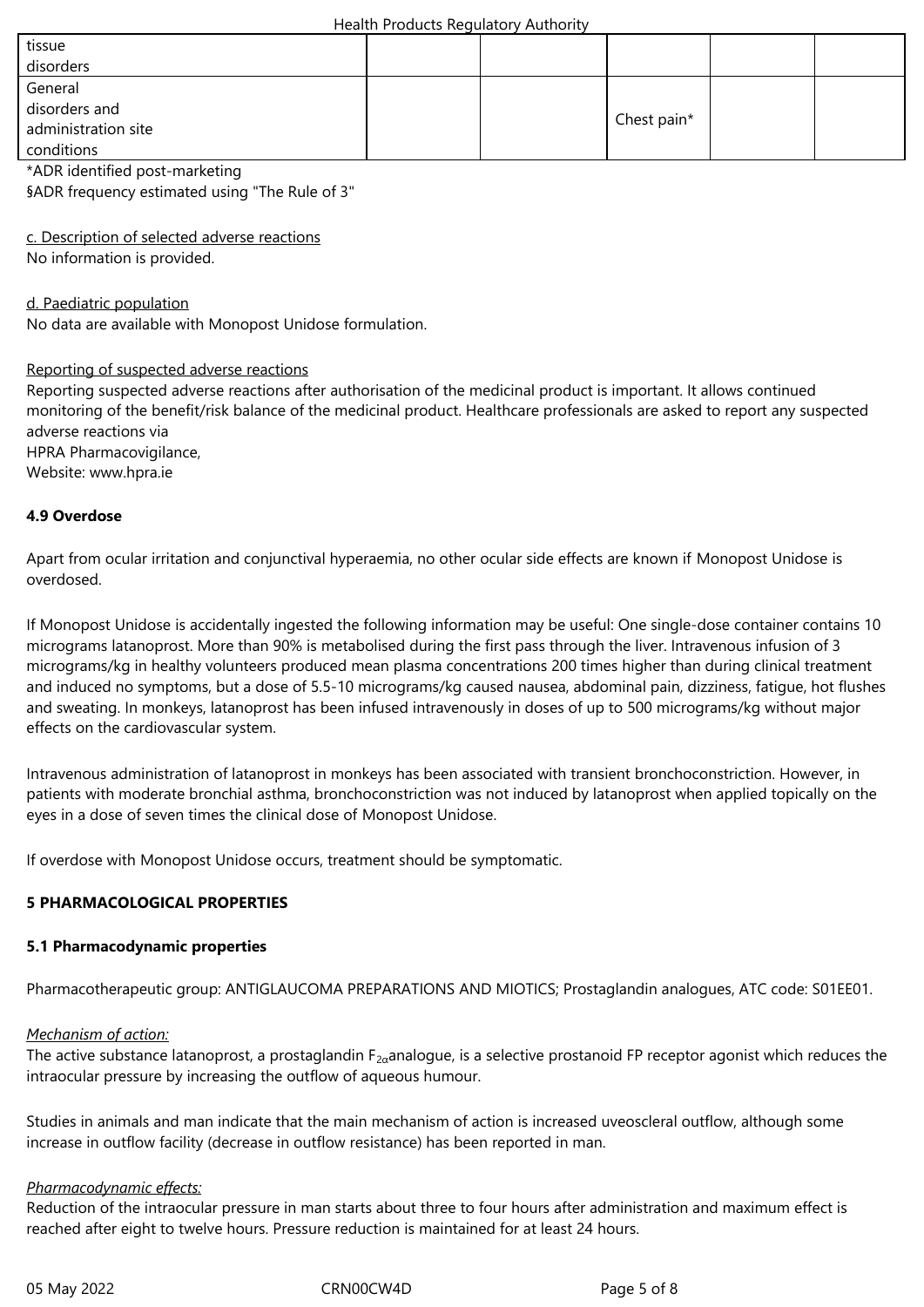#### Health Products Regulatory Authority

Pivotal studies have demonstrated that latanoprost is effective as monotherapy. In addition, clinical trials investigating combination use have been performed. These include studies that show that latanoprost is effective in combination with beta-adrenergic antagonists (timolol). Short-term (1 or 2 weeks) studies suggest that the effect of latanoprost is additive in combination with adrenergic agonists (dipivalyl epinephrine), oral carbonic anhydrase inhibitors (acetazolamide) and at least partly additive with cholinergic agonists (pilocarpine).

Clinical trials have shown that latanoprost has no significant effect on the production of aqueous humour. Latanoprost has not been found to have any effect on the blood-aqueous barrier.

Latanoprost has no or negligible effects on the intraocular blood circulation when used at the clinical dose and studied in monkeys. However, mild to moderate conjunctival or episcleral hyperaemia may occur during topical treatment.

Chronic treatment with latanoprost in monkey eyes, which had undergone extracapsular lens extraction, did not affect the retinal blood vessels as determined by fluorescein angiography.

Latanoprost has not induced fluorescein leakage in the posterior segment of pseudophakic human eyes during short-term treatment.

Latanoprost in clinical doses has not been found to have any significant pharmacological effects on the cardiovascular or respiratory system.

#### *Clinical efficacy and safety*

Monopost Unidose was evaluated in a three-month, randomised, investigator-masked study comparing non-preserved Monopost Unidose with the preserved 0.005% latanoprost reference product in 404 ocular hypertensive or glaucomatous patients. The primary efficacy variable was the change in intraocular pressure between baseline and Day 84.

At Day 84, the intraocular pressure reduction induced by Monopost Unidose was -8.6 mmHg i.e -36%. It was similar to that of the preserved 0.005% latanoprost reference product.

| <b>Worse eye</b>           |                                        | <b>Monopost Unidose Reference Product</b> |                |
|----------------------------|----------------------------------------|-------------------------------------------|----------------|
| (mITT population)          |                                        |                                           |                |
| Baseline (D0)              | n                                      | 189                                       | 164            |
|                            | Mean $\pm$ SD 24.1 $\pm$ 1.8           |                                           | $24.0 \pm 1.7$ |
| D84                        | n                                      | 185                                       | 162            |
|                            | Mean $\pm$ SD 15.4 $\pm$ 2.3           |                                           | $15.0 \pm 2.0$ |
| Mean change $(D0 - D84)$ n |                                        | 185                                       | 162            |
|                            | Mean $\pm$ SD -8.6 $\pm$ 2.6           |                                           | $-9.0 \pm 2.4$ |
|                            | $[95\% \text{ Cl}]$ $[-9.0 \div -8.3]$ |                                           | $[-9.4; -8.7]$ |
| Statistical analysis       | E (SE)                                 | $0.417 \pm 0.215$                         |                |
|                            | [95%CI]                                | $[-0.006; 0.840]$                         |                |

This three-month trial showed the following undesirable effects for Monopost Unidose and the latanoprost reference product respectively: irritation/burning/stinging not upon instillation (at D84, 6.8% for Monopost Unidose and 12.9 % for latanoprost reference product) and conjunctival hyperaemia (at D84, 21.4% for Monopost Unidose and 29.1% for latanoprost reference product). Concerning systemic adverse events, no major difference is observed between the two treatment groups.

#### **5.2 Pharmacokinetic properties**

Latanoprost (mw 432.58) is an isopropyl ester prodrug which per se is inactive, but after hydrolysis to the acid of latanoprost becomes biologically active.

#### *Absorption:*

The prodrug is well absorbed through the cornea and all drug that enters the aqueous humour is hydrolysed during the passage through the cornea.

#### *Distribution:*

05 May 2022 CRN00CW4D CRNO0CW4D Page 6 of 8 Studies in man indicate that the peak concentration in the aqueous humour is reached about two hours after topical administration. After topical application in monkeys, latanoprost is distributed primarily in the anterior segment, the conjunctivae and the eyelids. Only minute quantities of the drug reach the posterior segment.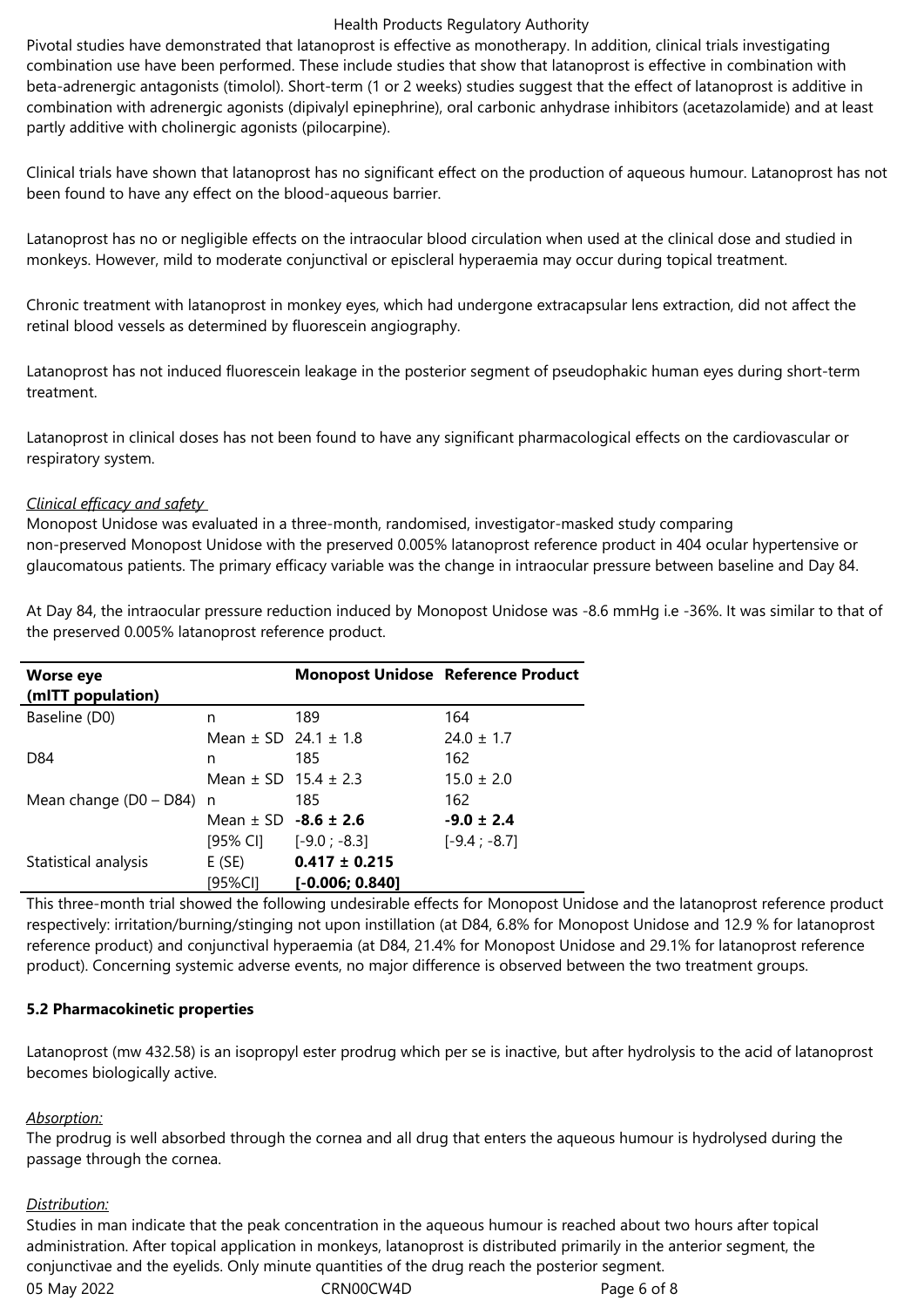In a three-month, cross-over, randomised, pilot study in 30 hypertensive or glaucomatous patients, the latanoprost plasma level was measured and 30 minutes after instillation almost all patients had values which went down below the LOQ (40 pg/ml).

# *Biotransformation and Elimination:*

There is practically no metabolism of the acid of latanoprost in the eye. The main metabolism occurs in the liver. The half life in plasma is 17 minutes in man. The main metabolites, the 1,2-dinor and 1,2,3,4-tetranor metabolites, exert no or only weak biological activity in animal studies and are excreted primarily in the urine.

# **5.3 Preclinical safety data**

The ocular as well as systemic toxicity of latanoprost has been investigated in several animal species. Generally, latanoprost is well tolerated with a safety margin between clinical ocular dose and systemic toxicity of at least 1000 times. High doses of latanoprost, approximately 100 times the clinical dose/kg body weight, administered intravenously to unanaesthetised monkeys have been shown to increase the respiration rate probably reflecting bronchoconstriction of short duration. In animal studies, latanoprost has not been found to have sensitising properties.

In the eye, no toxic effects have been detected with doses of up to 100 micrograms/eye/day in rabbits or monkeys (clinical dose is approximately 1.5 micrograms/eye/day). In monkeys, however, latanoprost has been shown to induce increased pigmentation of the iris.

The mechanism of increased pigmentation seems to be stimulation of melanin production in melanocytes of the iris with no proliferative changes observed. The change in iris colour may be permanent.

In chronic ocular toxicity studies, administration of latanoprost 6 micrograms/eye/day has also been shown to induce increased palpebral fissure. This effect is reversible and occurs at doses above the clinical dose level. The effect has not been seen in humans.

Latanoprost was found negative in reverse mutation tests in bacteria, gene mutation in mouse lymphoma and mouse micronucleus test. Chromosome aberrations were observed in vitro with human lymphocytes. Similar effects were observed with prostaglandin F2α, a naturally occurring prostaglandin, and indicates that this is a class effect.

Additional mutagenicity studies on in vitro/in vivo unscheduled DNA synthesis in rats were negative and indicate that latanoprost does not have mutagenic potency. Carcinogenicity studies in mice and rats were negative.

Latanoprost has not been found to have any effect on male or female fertility in animal studies. In the embryotoxicity study in rats, no embryotoxicity was observed at intravenous doses (5, 50 and 250 micrograms/kg/day) of latanoprost. However, latanoprost induced embryolethal effects in rabbits at doses of 5 micrograms/kg/day and above.

The dose of 5 micrograms/kg/day (approximately 100 times the clinical dose) caused significant embryofoetal toxicity characterised by increased incidence of late resorption and abortion and by reduced foetal weight.

No teratogenic potential has been detected.

#### *Ocular toxicity*

Ocular administration of Monopost Unidose eye drops to animals twice a day during 28 days did not demonstrate any local or systemic toxic effect.

# **6 PHARMACEUTICAL PARTICULARS**

# **6.1 List of excipients**

Macrogolglycerol hydroxystearate 40 Sorbitol Carbomer 974P Macrogol 4000 Disodium edetate

05 May 2022 CRN00CW4D CRN00CW4D Page 7 of 8